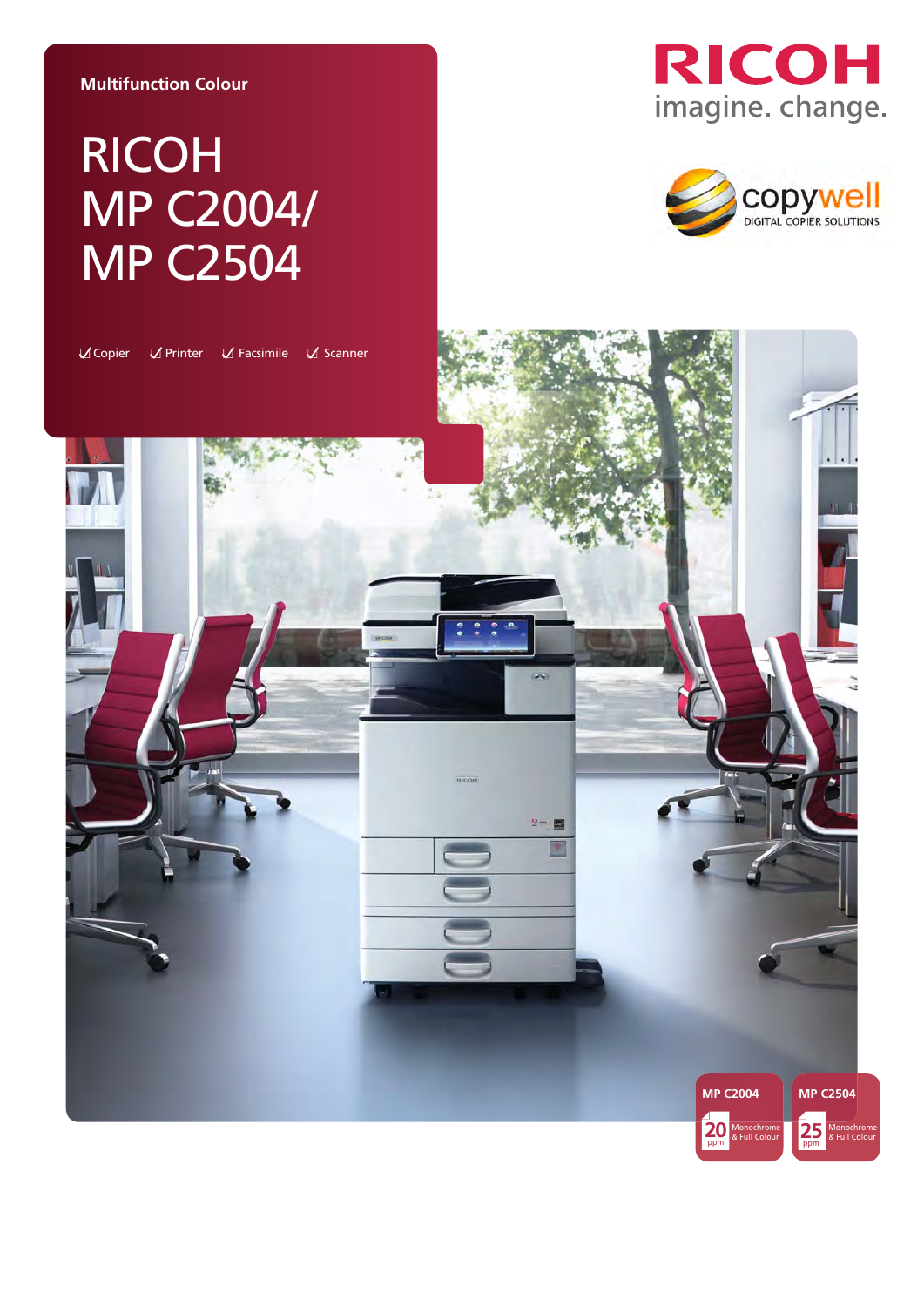## **Choose the smartest way to share your best ideas**

You take pride in your work. You take your output seriously. Maybe it's time for a multifunction device designed just for you. With the RICOH® MP C2004/MP C2504, you can customise the way you work with automated shortcuts, user-specific security controls and access to critical information. Use the intuitive touchscreen control panel to print impressive full-colour documents. Scan and distribute originals to anybody, anywhere in moments. Access information easily from the Cloud. What's more, you can do it all from your smartphone or tablet. Place this affordable, compact device in smaller, shared office environments, so your entire workgroup can manage every job - from start to finish - with speed, accuracy and accountability.

- Deliver up to 25 colour prints / copies per minute
- Perform a wide range of tasks quickly via intuitive touchscreen panel
- Simplify everyday tasks by creating your own workflows and shortcuts
- Use your mobile device to print and share information
- Produce professional output in brilliant colours with impressive finishing
- Reduce operating costs with a wide range of eco-friendly features

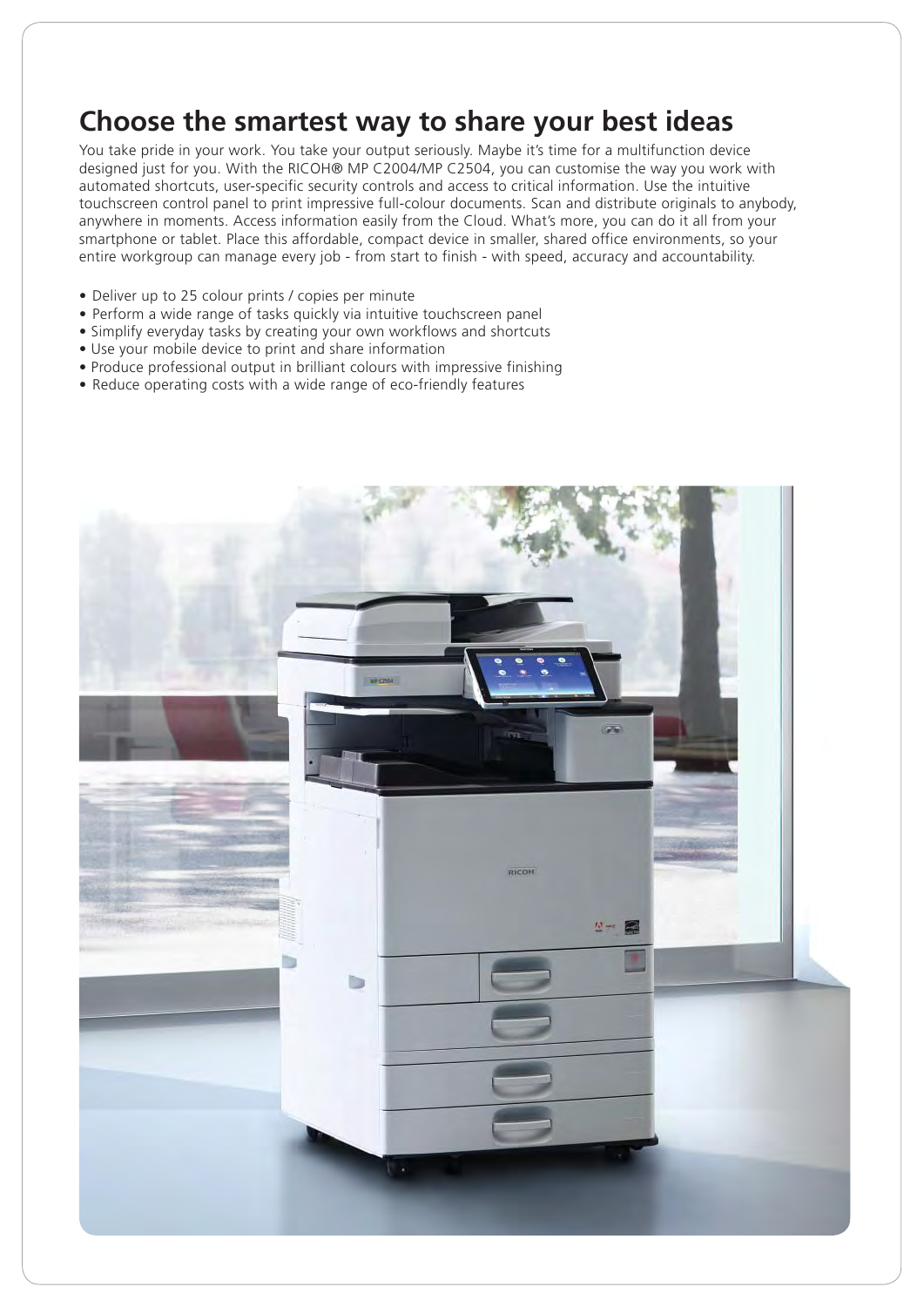## **Simplify how you capture and share information**

### **Be ready for everything, every day**

When you're short on time, tight on space and worried about stretching your budget, choose the MP C2004/MP C2504 to manage every project. Produce stunning handouts, flyers, notes, invoices, banners and more at speeds up to 25 pages per minute. Share information instantly with the 100-sheet Automatic Reversing Document Feeder (ARDF) to expedite the scanning process and share digital files via a multitude of Scan-to capabilities. Send and receive faxes between email inboxes to save on paper, transmission costs and trips to the device checking for confirmations.



## **Mobile convenience to stay productive**

You don't know what the day will bring or where it'll take you, but you can stay productive using your smartphone or tablet. Simply download the RICOH Smart Device Connector App and get started by scanning the QR code on the display panel or utilise Bluetooth technology or pass your device by the Near Field Communication (NFC) tag on the MFP.

Print information directly from your personal device or from your favourite cloud application and avoid utilities, software and drivers. Scan originals at the MFP, send them to your smartphone or tablet and carry the digital PDFs with you. Use any of the Scan-to options to share them with recipients in your favourite address book. You can even take advantage of an optional dual network port and connect to multiple networks simultaneously.

## **Put more stock into your media options**

Use the MP C2004/MP C2504 to tailor how you share your messages. Print everything from black-and-white handwritten notes to full-colour retail signage. Expand paper capacity up to 2,300 sheets and take advantage of our new innovative rollers designed to reduce paper curl for more uniform paper stacks and fewer jams. Print up to 305 x 432mm sized paper in weights up to 300 gsm. Bond for specialty media without compromising the 1200 x 1200 dpi image quality. In fact, the device recalibrates itself continuously so colours never fade.



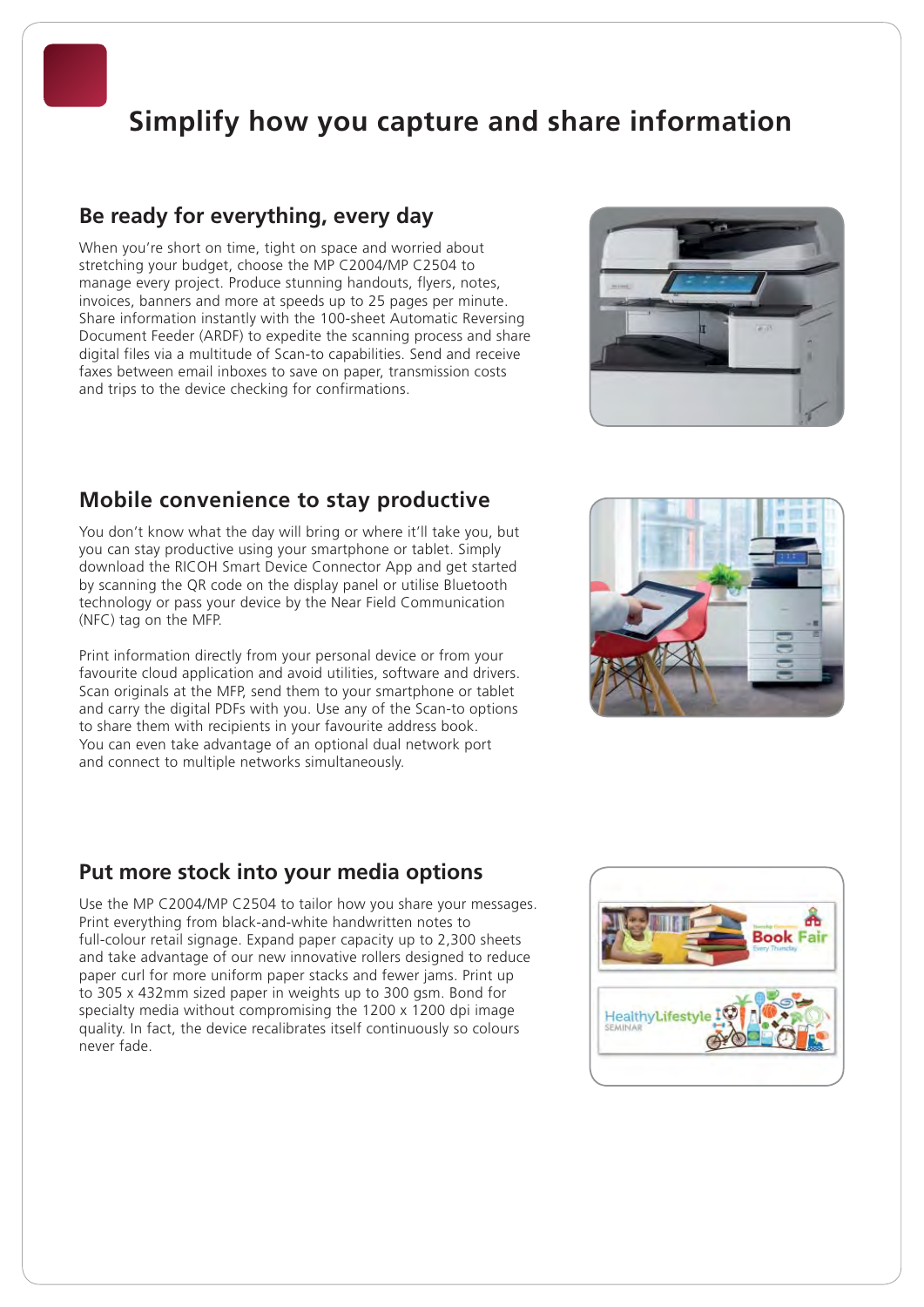## **Add a personal touch to everyday tasks**

## **A whole new way to work**

More productive workflows are within your grasp. Actually, they're at your fingertips with the 10.1" wide Super VGA touchscreen Smart Operational Panel. Use the same swipe scrolling, drag-and-drop and pinch-flick gestures you use on your smartphone or tablet to access settings and details faster and more conveniently. Simply tap an icon to begin core tasks like printing, scanning, copying and faxing. Choose which icons, options and notifications appear on your unique user interface to customise each user experience.



## **Access vital information when you need it**

When you're more informed, you can be more productive. Take your pick from a wide range of embedded Apps and simplify even your most complex workflows. Each App includes important details about specific jobs and tasks. For example, you can check Scan-to me, review finishing options, search fax confirmations and more. Use that information to make adjustments instantly with a swipe or tap. For even more ways to improve work efficiency, you can download free, intuitive Apps from the Ricoh Application Site and add them as new icons to the Home Screen. With the MP C2004/MP C2504, you can also access web pages and convert them into PDFs for easy distribution.



## **Put personalisation at your fingertips**

With Ricoh you can work the way you want. You can integrate multiple processes, simplify complex tasks, and bypass many of the mundane, repetitive manual tasks that slow you down. For example, you can scan each week's sales meeting notes and share them with the same recipients in a single touch from the Home Screen. Take advantage of one-touch controls for special tasks, too. Press the ID Card Copy icon to scan two-sided documents such as licenses onto a single-sided document in a single pass. For more advanced workflows, you can add optional plug-and-play workflow software to automate the way you manage information and help reduce operating costs.

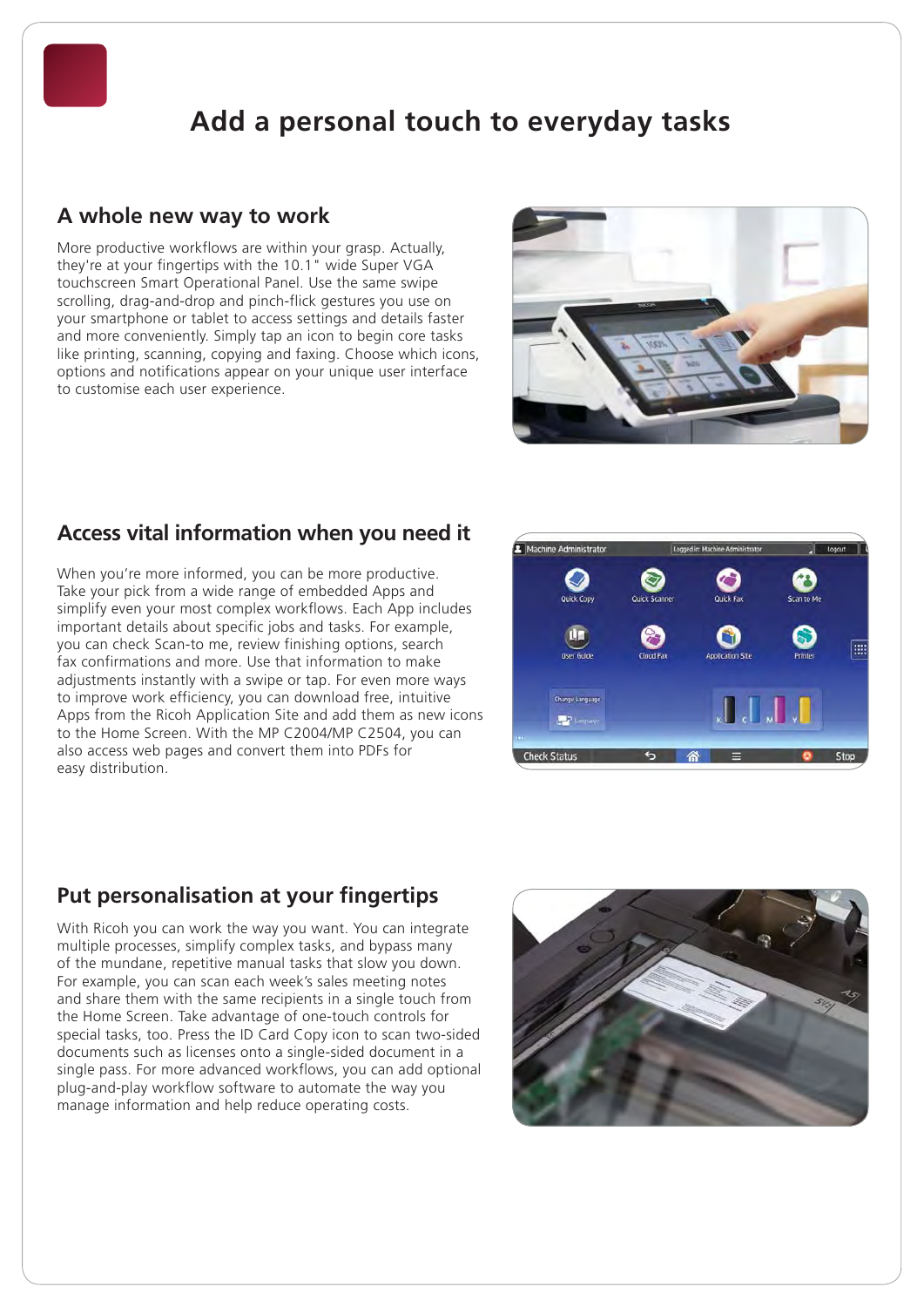## **Empower users to work quickly, collectively**

## **Find exactly what you're looking for**

Store up to 3,000 frequently used documents in the Document Server. Take advantage of the embedded OCR option to place metadata on each file, so you can use keyword searches for fast, easy retrieval. Use RICOH Device Manager NX or RICOH Web Image Monitor for configurations and updates via a web browser. Update print drivers automatically with RICOH Device Software Manager. With RICOH @Remote the status of devices on the network can be monitored in real time, required services can be delivered rapidly, breakdowns prevented and downtime shortened.



## **Control what happens next**

With the MP C2004/MP C2504 you can track activity, set print quotas and restrict access to specific functions. Every user can login to the device with a passcode or billing code. Or, add the optional NFC card reader so users gain access via their ID card for a choice of cost recovery solutions. Use Locked Print to hold print jobs at the device until the author releases them to protect confidential information from being seen by passersby. Add watermarks to help prevent unauthorised copies of important information. Plus, you can take advantage of powerful encryption tools and automatic overwrite technology for latent information residing on the hard drive.



## **Reduce energy costs in your office**

We believe that saving money should be easy. That's why we made it automatic. The MP C2004/MP C2504 is ENERGY STAR™ certified. Plus, it offers Typical Electricity Consumption (TEC) as low as 0.7 / 0.9kW/h. The device recovers from Sleep Mode in just 6 seconds, and with its motion sensor technology, powers up the operation panel in one second.

Use default duplex printing to cut paper costs in half and take advantage of the Eco-Friendly widget to track paper savings or to share resource conserving tips with users. Because we used noise-absorbing materials and minimised vibrations, you'll also notice less operating noise.

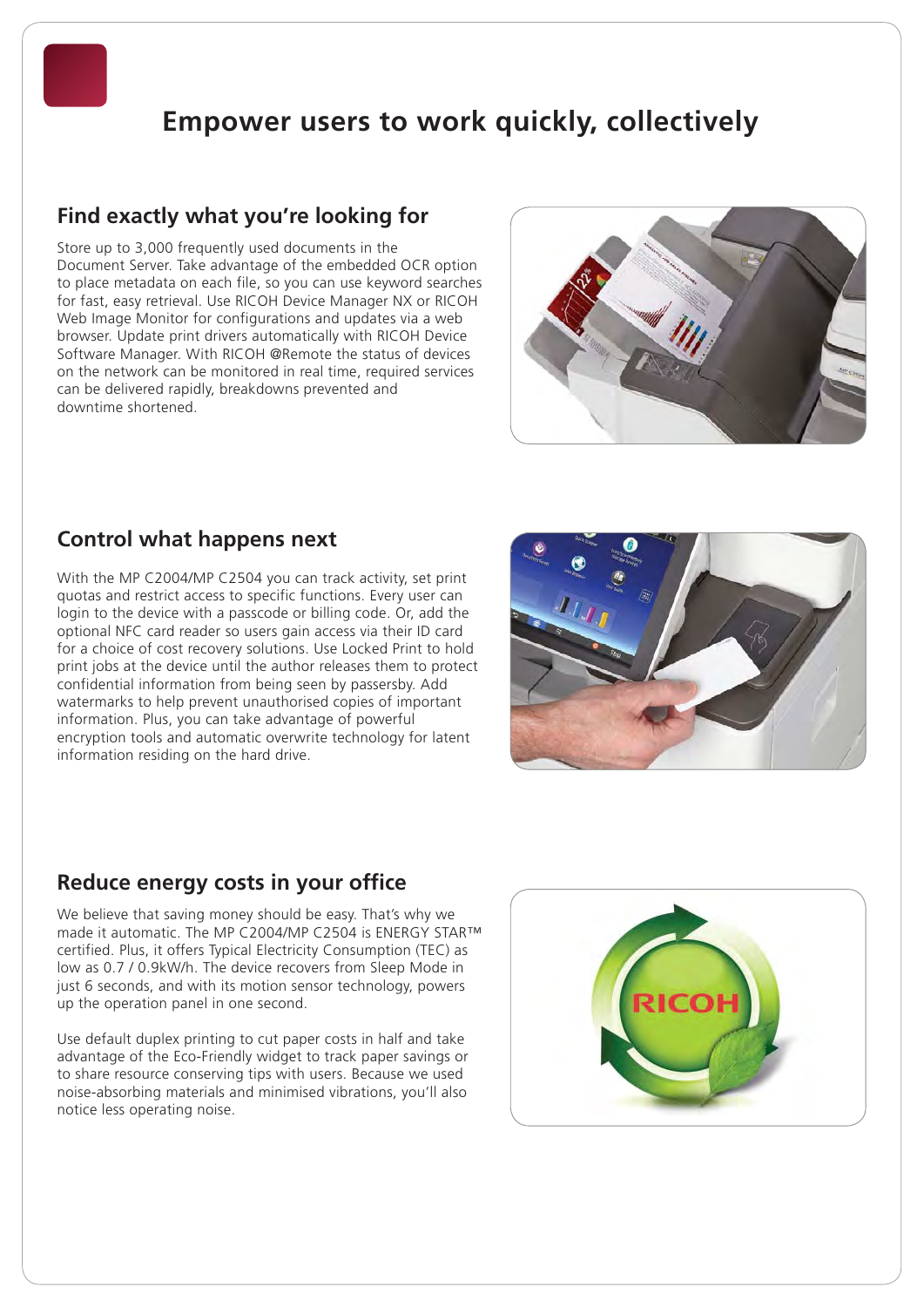## **Expand what you can do in a smaller footprint**



- **1 Smart Operation Panel:** Perform every task with speed and convenience via the 10.1" wide Super VGA Smart Operation Panel with selectable user interfaces. Access information instantly and customise automated workflows with one-touch smart applications. Add widgets to check information and use familiar swipe scrolling and pinch-and-flick movements to transition between tasks effortlessly.
- 2 **100-Sheet Automatic Reversing Document Feeder (ARDF):** Easily handle multi-page, multi-sized originals and one- and two-sided documents up to A3.
- **3 User Authentication:** Use embedded NFC technology and an optional NFC Card Reader to track activity for every user who logs in by proximity card.
- 4 **Paper Trays and 100-Sheet Bypass Tray:** Minimise paper replenishment with two standard front-loading Paper Trays that hold 550 sheets each. The Bypass Tray holds up to an additional 100 sheets in sizes up to 305 x 1260mm. Add an optional Banner Paper Guide Tray for impressive banner printing. All three trays accept multiple paper types and weights. Tray Two and the Bypass Tray accommodate envelopes for in-house printing and a wide variety of mailing applications.
- **Paper Banks:** Choose the optional 1 x 550-Sheet Paper Bank or larger 2 x 550-Sheet Paper Bank, which boosts paper capacity to 2,300 sheets, to accommodate paper sizes up to 305 x 458mm and SRA3/A6SEF.
- **Document Server:** Access up to 3,000 frequently used files residing on the MFP's hard drive in moments. Create up to 200 shared or passcodeprotected personal folders to store the digital files.
- 125-Sheet One-Bin Tray: Separate print, copy and fax output so users can retrieve documents quickly.
- **8 Internal and External Finishers:** Create professionally finished documents completely in-house and save floor space with the optional 500-Sheet Internal Finisher with optional 2, 3 & 4-Hole Punching. Bind up to five sheets of paper with no staples using the Internal Stapleless Stapler Finisher option. This unique technology helps reduce supply costs, free up document storage space and expedite future paper shredding needs. Or choose the 1,000-Sheet External Booklet Finisher to create professional looking document sets in moments.
- **Dual Network Support:** Use the additional network interface port to connect to two different networks simultaneously.
- 10 **USB/SD Card Slot:** Print from or scan to portable media using the standard USB/SD Card Slot located conveniently on the control panel. Print TIFF, PDF or JPEG files from the removable media.
- **11 Web Browser:** Take advantage of the built-in web browser to search for web pages directly from the smart operation panel and print them as PDF files.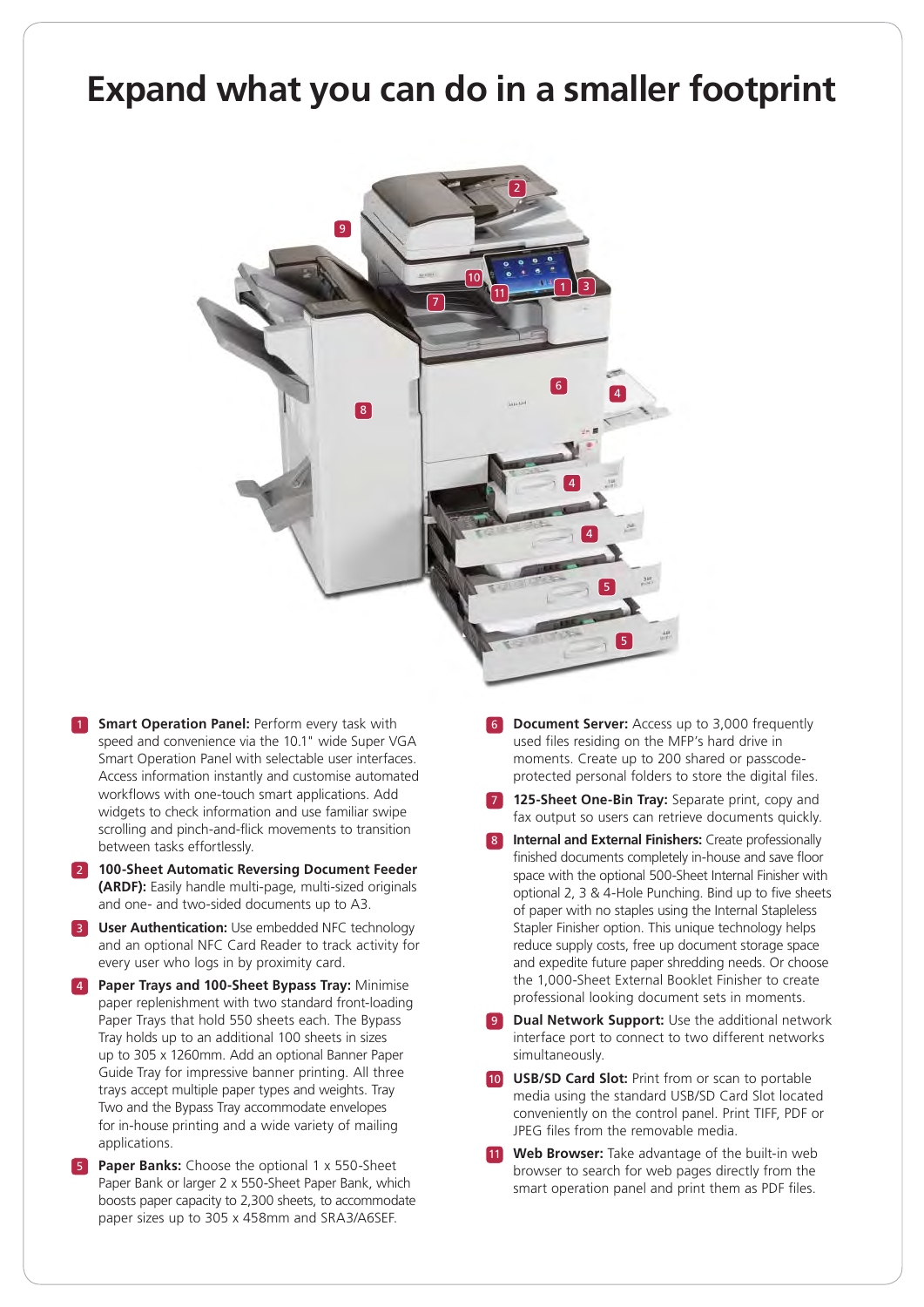## **Impressive all the way to the finish line**

Choose the finishing touch you want to put on your most important documents. Match one of our three powerful finishers to your unique needs, whether creating real estate materials, promotional advertising, construction blueprints or a wide range of other presentations. Each simplifies finishing tasks to provide a high-quality look without high labour costs.



| Finisher        | <b>Paper Capacity (A4)</b> | <b>Hole-Punch</b> | <b>Saddle Stitch</b> | <b>Stapleless</b> |
|-----------------|----------------------------|-------------------|----------------------|-------------------|
| SR3180 Internal | 250 Sheets                 | N/A               | N/A                  | Up to 5 Sheets    |
| SR3130 Internal | 500 Sheets                 | Option            | N/A                  | N/A               |
| SR3220 Internal | 1,000 Sheets               | Option            | Up to 15 Sheets      | N/A               |

| <b>General Specifications</b>           |                                                                                    | <b>Printer Specifica</b>                 |
|-----------------------------------------|------------------------------------------------------------------------------------|------------------------------------------|
| <b>Printing Process</b><br>Output Speed | 4-Drum Method<br>MP C2004: 20-ppm B&W &                                            | CPU                                      |
|                                         | Full-Colour                                                                        | Memory /HDD                              |
| (Copy/Print)                            | (LTR)<br>MP C2504: 25-ppm B&W &<br>Full-Colour (LTR)                               | Page Description<br>Languages            |
| Warm-Up Time                            | 26 seconds (from main switch)                                                      |                                          |
| Recovery from                           | 6 seconds                                                                          | Font Support                             |
| Sleep Mode                              |                                                                                    |                                          |
| First Copy Time                         | MP C2004: 7.6/5.4 seconds                                                          |                                          |
| (Full-Colour/B&W)                       | MP C2504: 7.5/5.3 seconds                                                          |                                          |
| Copy Resolution                         | 600 dpi                                                                            | Max. Print Resolution                    |
| Quantity Indicator                      | Up to 999 copies                                                                   | Network Interfaces                       |
| <b>Automatic Reversing</b>              | Original Capacity: 100 sheets                                                      |                                          |
| Document Feeder                         | Original Size: A5 - A3                                                             |                                          |
| (ARDF)                                  | Paper Weights: Simplex:                                                            |                                          |
|                                         | 40 - 128 g/m <sup>2</sup> , Duplex: 52 - 128 g/m <sup>2</sup>                      |                                          |
| Paper Capacity                          | Standard: 2 x 550 sheets + 100-Sheet                                               | Network Protocol                         |
|                                         | Bypass Tray, Maximum: 2,300 sheets                                                 | Support                                  |
| <b>Supported Paper Sizes</b>            | 1st Paper Tray: A4 2nd, 3rd, 4th                                                   | Network/OS                               |
|                                         | Paper Trays: A6 - A3, Envelopes                                                    |                                          |
|                                         | Bypass: Up to SRA3 Envelopes                                                       |                                          |
|                                         | Custom Sizes: Width: 90 - 320 mm,                                                  |                                          |
|                                         | Length: 148 - 1260 mm                                                              |                                          |
| <b>Supported Paper</b>                  | Standard Trays: 60 - 300 g/m2                                                      |                                          |
| Weights                                 | Bypass Tray: $52 - 300$ g/m <sup>2</sup><br>Duplex Unit: 52 - 256 g/m <sup>2</sup> |                                          |
|                                         |                                                                                    | <b>Utilities</b>                         |
| Paper Types                             | Plain, Recycled, Special Paper 1-3,<br>Letterhead, Cardstock, Preprinted           |                                          |
|                                         | Paper, Bond Paper, High-Gloss                                                      |                                          |
|                                         | Coated Paper, Colour Paper,                                                        | <b>Document Serve</b>                    |
|                                         | Envelopes*, Coated, Labels** &                                                     |                                          |
|                                         | $OHP***$                                                                           | Max. Stored Documer                      |
| Auto Duplex                             | Standard                                                                           | Max. Pages/Documen<br>Max. Page Capacity |
| <b>Output Capacity</b>                  | Standard: 500 sheets                                                               | Max. Number of Fold                      |
|                                         | Maximum: 625 sheets (with options)                                                 |                                          |
| Zoom                                    | 25% - 400% in 1% increments                                                        |                                          |
| Dimensions (WxDxH)                      | 587 x 685 x 913 mm                                                                 |                                          |
| (Includes ARDF)                         |                                                                                    |                                          |
| Weight                                  | 89.2 kg (includes ARDF)                                                            |                                          |
| <b>Power Requirements</b>               | 2400W                                                                              |                                          |
| <b>Power Consumption</b>                | 1700W or less; Sleep Mode: 0.8W                                                    |                                          |
| TEC Value***                            | MP C2004: 740 Wh                                                                   |                                          |
|                                         | MP C2504: 910 Wh                                                                   |                                          |
| Noise Level                             | MP C2004: 66.2/30.7 dB                                                             |                                          |
| (Full System/Standby)                   | MP C2504: 67.1/30.7 dB                                                             |                                          |

\*Tray 2 and Bypass Tray Only.

\*\*Bypass Tray Only.

\*\*\* Typical Electricity Consumption by ENERGY STAR Qualified Imaging Equipment Test Procedure.

#### **Printer Standard)**

| CPU                            | Intel Atom Processor Bay Trail 1.33<br>GHZ                                                                                                                                                                                                                                                                                                                         |
|--------------------------------|--------------------------------------------------------------------------------------------------------------------------------------------------------------------------------------------------------------------------------------------------------------------------------------------------------------------------------------------------------------------|
| Memory /HDD                    | 2 GB RAM/250GB HDD Standard &<br>4GB RAM/250 GB HDD Option                                                                                                                                                                                                                                                                                                         |
| Page Description               | Standard: PCL5e, PCL6, PDF                                                                                                                                                                                                                                                                                                                                         |
| Languages                      | Optional: Adobe® PostScript®3™,<br>PictBridge, XPS                                                                                                                                                                                                                                                                                                                 |
| Font Support                   | Standard: PCL: 45 Scalable fonts +<br>International 13 fonts<br>Optional: PostScript 3: 136 Roman<br>fonts                                                                                                                                                                                                                                                         |
| Max. Print Resolution          | 1200 x 1200 dpi                                                                                                                                                                                                                                                                                                                                                    |
| Network Interfaces             | Standard: 1000Base-T/100Base-TX/<br>10Base-T Ethernet, USB 2.0 Type A<br>(3 Ports), SD Slot on Operation Panel<br>Optional: IEEE1284/ECP, IEEE802.11<br>a/b/g/n, USB 2.0 Type B                                                                                                                                                                                    |
| Network Protocol<br>Support    | TCP/IP (IPv4, IPv6)                                                                                                                                                                                                                                                                                                                                                |
| Network/OS<br><b>Utilities</b> | Windows Vista/7/8/8.1/Server 2008/<br>Server 2008R2/Server2012/Server2012R2<br>Unix; Sun Solaris, HP-UX, SCO<br>OpenServer, RedHat Linux, IBM AIX,<br>Citrix Presentation Server4.5/Citrix<br>XenApp5.0, Mac OS X v.10.7 or later,<br>SAP R/3, IBM iSeries AS/400-using<br>OS/400, Host Print Transform<br>Device Manager NX Series, Web<br>Image Monitor, @Remote |
|                                | <b>Document Server Specifications (Standard)</b>                                                                                                                                                                                                                                                                                                                   |

 $mts$  3,000  $mt = 2,000$  $9.000$  $\frac{5,00}{200}$ 

## **Scanner Specifications (Standard)**<br>Scanner Resolution B&W and Full-Colour s

| <b>Scanner Resolution</b>                 | B&W and Full-Colour scanning at<br>100 - 600 dpi, Up to 1200 dpi<br>for TWAIN scanning                                                |  |
|-------------------------------------------|---------------------------------------------------------------------------------------------------------------------------------------|--|
| Scanning Speed<br>(B&W & Full-Colour LTR) | 54 ipm (200 dpi/300 dpi)                                                                                                              |  |
| Scan Area                                 | $297 - 432$ mm                                                                                                                        |  |
| <b>Compression Method</b>                 | B&W TIFF: MH, MR, MMR, JBIG2<br><b>Full-Colour: JPEG</b>                                                                              |  |
| Supported File Formats                    | Single/Multi-Page TIFF, PDF, High<br>Compression PDF & PDF/A, Single<br>Page JPEG                                                     |  |
| Scan Modes                                | Scan-to-Email (with LDAP support)<br>Scan-to-Folder (SMB/FTP)<br>Scan-to-URL<br>Scan-to-Media (USB/SD Card)<br>Network TWAIN Scanning |  |
|                                           | <b>Facsimile Specifications (Optional)</b>                                                                                            |  |

| Type                      | ITU-T (CCITT) G3                          |
|---------------------------|-------------------------------------------|
| Circuit                   | PSTN, PBX                                 |
| Resolution                | 200 x 100 dpi, 200 x 200 dpi,             |
|                           | 400 x 400 dpi (with optional SAF          |
|                           | memory)                                   |
| Modem Speed               | 33.6K - 2,400 bps w/Auto Fallback         |
| <b>Compression Method</b> | MH. MR. MMR. JBIG                         |
| <b>Transmission Speed</b> | G3: Approximately 2 seconds/page<br>(BIG) |
| <b>Scanning Speed</b>     | Up to 58 spm - Standard and Detail        |
|                           |                                           |
|                           | Mode (A4)                                 |
| Auto Dialing              | 2,000 Quick/Speed Dial numbers;           |
|                           | 100 Group Dial numbers                    |
| Memory Capacity (SAF)     | Standard: 4 MB (approx. 320 pages)        |
|                           | Optional: 64 MB (approx. 4,800            |
|                           | pages) with optional SAF memory           |